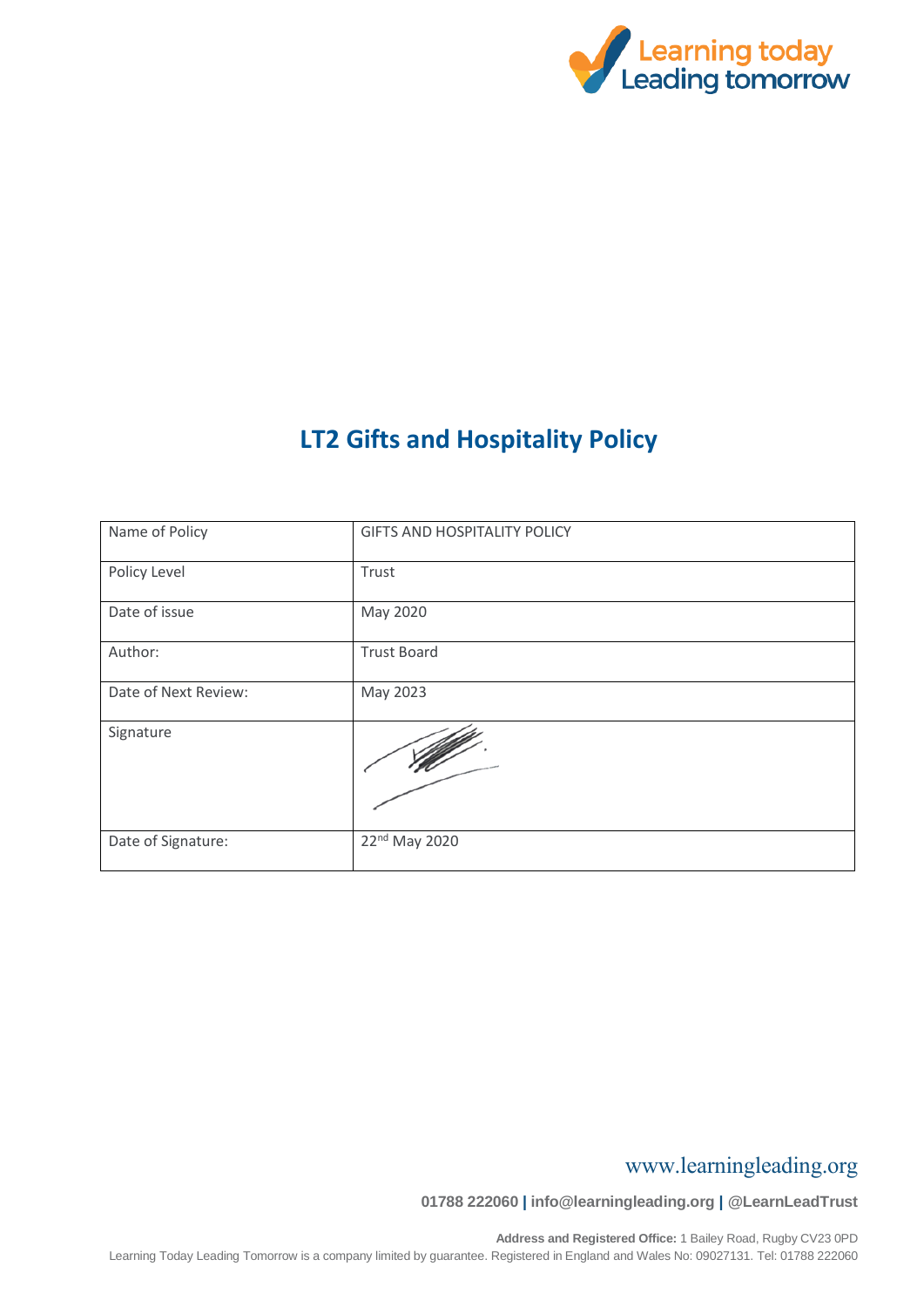

### Contents

| 1.               |  |
|------------------|--|
| 1.1              |  |
| 1.2              |  |
| 1.3              |  |
| 2.               |  |
| 2.1              |  |
| 2.2              |  |
| 2.3              |  |
| 2.4              |  |
| 2.5              |  |
| 3.               |  |
| 3.1              |  |
|                  |  |
| 3.2              |  |
| $\overline{4}$ . |  |
| 5.               |  |
| 5.1              |  |
| 6.               |  |
| 7.               |  |
| 7.1              |  |
| 8.               |  |
| 9.               |  |
|                  |  |

 $\overline{2}$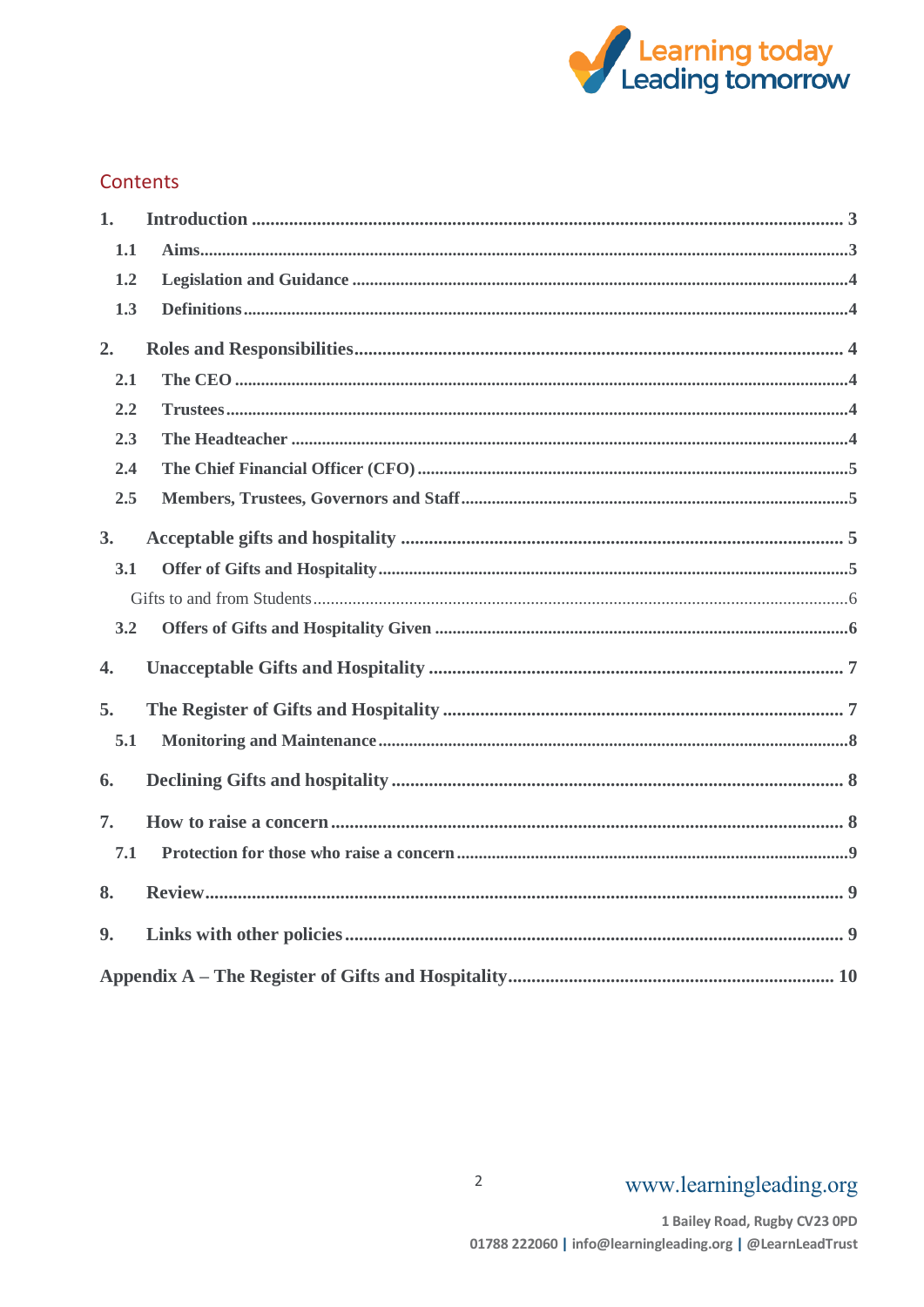

#### <span id="page-2-0"></span>**1. Introduction**

The Trust is committed to all its Members, Trustees, Governors and Staff conducting themselves in an honest and ethical manner and acting professionally, fairly and with integrity in all their dealings and relationships with other staff, any pupils, any pupil's parents and other third parties.

The conduct of all Members, Trustees, Governors and Staff should never lead anyone to question their interests, or lead anyone to think that they may have been influenced by gifts and hospitality.

A staff member's personal reputation and that of the Trust or School could be seriously affected if a staff member inappropriately accepts a gift or hospitality. It is also a criminal offence to demand or accept a gift or reward in return for allowing a member of staff to be influenced as a part of the Trust or school.

#### <span id="page-2-1"></span>1.1 Aims

This policy aims to ensure that:

- The academy trust's funds are used only in accordance with the law, its articles of association, its funding agreement and the latest Academies Financial Handbook
- The trust and those associated with it operate in a way that commands broad public support
- The trust has due regard to propriety and regularity, and ensures value for money, in the use of public funds
- Trustees fulfil their fiduciary duties and wider responsibilities as charitable trustees and company directors
- Members, Trustees, Governors and Staff are aware of what constitutes acceptable gifts and hospitality, and the process that should be followed if they are presented with any of the same

This policy applies to all individuals working at all levels and grades, including Trustees and Governors. It applies to all staff including Headteachers, Senior Leadership Teams, teaching and associate staff, consultants, contractors, trainees, seconded staff, homeworkers, casual workers and agency staff, volunteers, interns, agents, sponsors, or any other person associated with us, or any of our subsidiaries or their employees. Referred to generally as **Staff** in this policy.

Members, Trustees, Governors and Staff should ensure that they read, understand and comply with this policy and avoid any activity that might lead to, or suggest, a breach of this policy.

This policy does not form part of any employee's contract of employment and it may be amended at any time. Any employee who breaches this policy will face disciplinary action, which could result in dismissal for gross misconduct. The Trust reserves its right to terminate its contractual relationship with other workers if they breach this policy.

# www.learningleading.org

3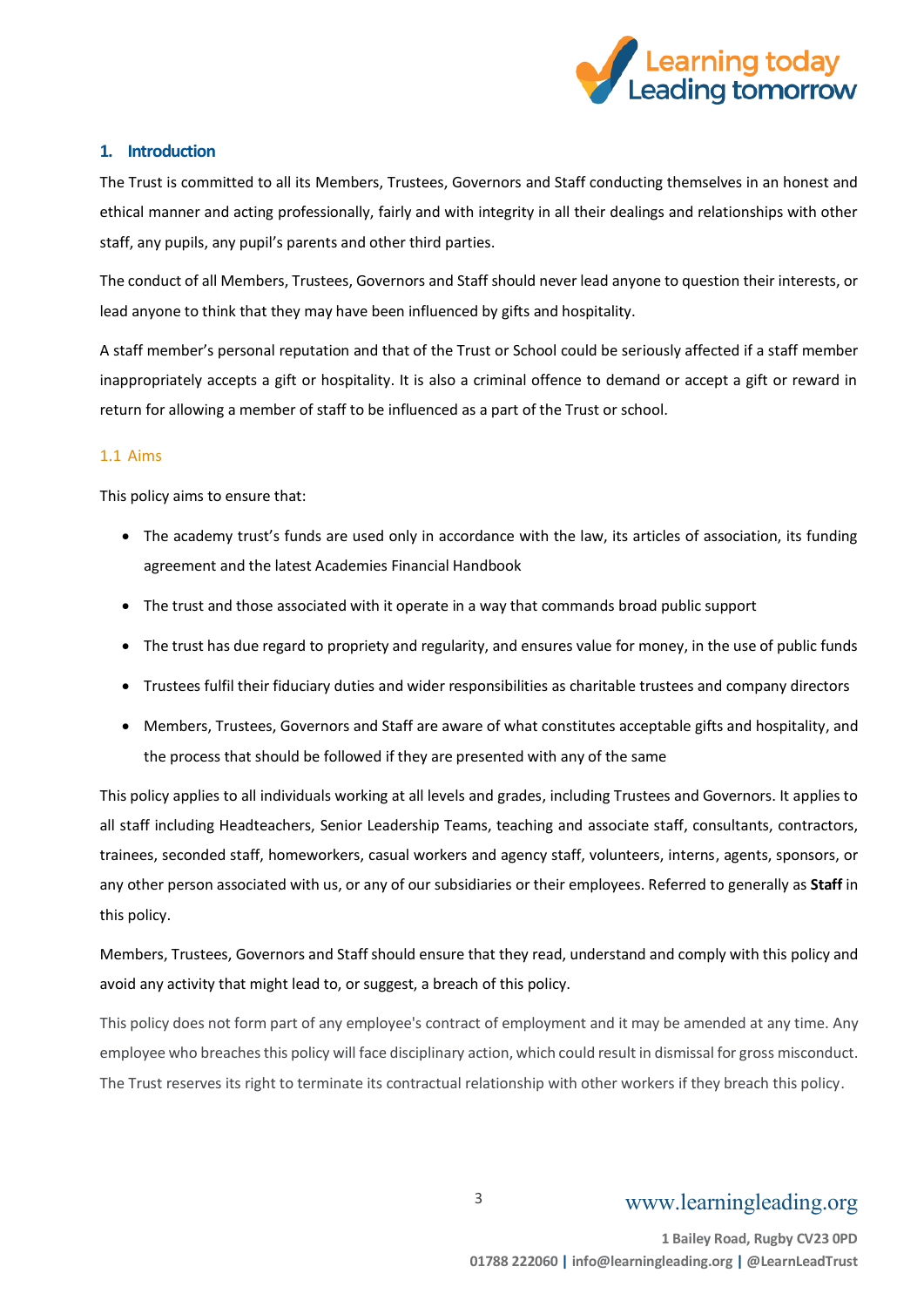

#### <span id="page-3-0"></span>1.2 Legislation and Guidance

This policy is based on the [Academies Financial Handbook,](https://www.gov.uk/government/publications/academies-financial-handbook) which states that academy trusts should have a policy and register on the acceptance of gifts, hospitality, awards, prizes or any other benefit which might be seen to compromise the personal judgement or integrity of staff and/or any other representative of the Trust.

This policy also complies with our funding agreement and articles of association.

#### <span id="page-3-1"></span>1.3 Definitions

| Gifts              | Any items, cash, awards, prizes, goods or services, offered without expectation of payment<br>or benefit. Gifts also include goods or services offered at a discounted rate, or on terms not<br>available to the general public.                                                                                                                                           |
|--------------------|----------------------------------------------------------------------------------------------------------------------------------------------------------------------------------------------------------------------------------------------------------------------------------------------------------------------------------------------------------------------------|
| Hospitality        | Defined as food, drink, accommodation or entertainment (such as cultural or sporting<br>events) provided free of charge, heavily discounted or on terms not generally available to the<br>general public                                                                                                                                                                   |
| <b>Third Party</b> | Any individual or organisation staff come into contact with during the course of their work<br>for the Trust, and includes actual and potential pupils and pupils' parents, Governors,<br>suppliers, business contacts, agents, advisers, and government and public bodies, including<br>their advisors, representatives and officials, politicians and political parties. |

#### <span id="page-3-2"></span>**2. Roles and Responsibilities**

#### <span id="page-3-3"></span>2.1 The CEO

The CEO of Learning Today leading Tomorrow Trust (LT2) takes overall responsibility for the implementation of policies and procedures and to provide reports as appropriate to Trustees in relation to this policy.

#### <span id="page-3-4"></span>2.2 Trustees

Academy trustees will ensure that the trust's funds are used in a way that commands broad public support, pays due regard to propriety and regularity, and provides value for money.

#### <span id="page-3-5"></span>2.3 The Headteacher

Headteachers of LT2 schools and their Senior Leadership Teams are responsible for ensuring that staff are aware of and understand this policy, and that it is being implemented consistently and identifying training needs where applicable. They will act with the utmost integrity on all matters relating to gifts and hospitality, ensuring that they set a good example to the rest of the school and Trust and to those outside the organisation.

### www.learningleading.org

4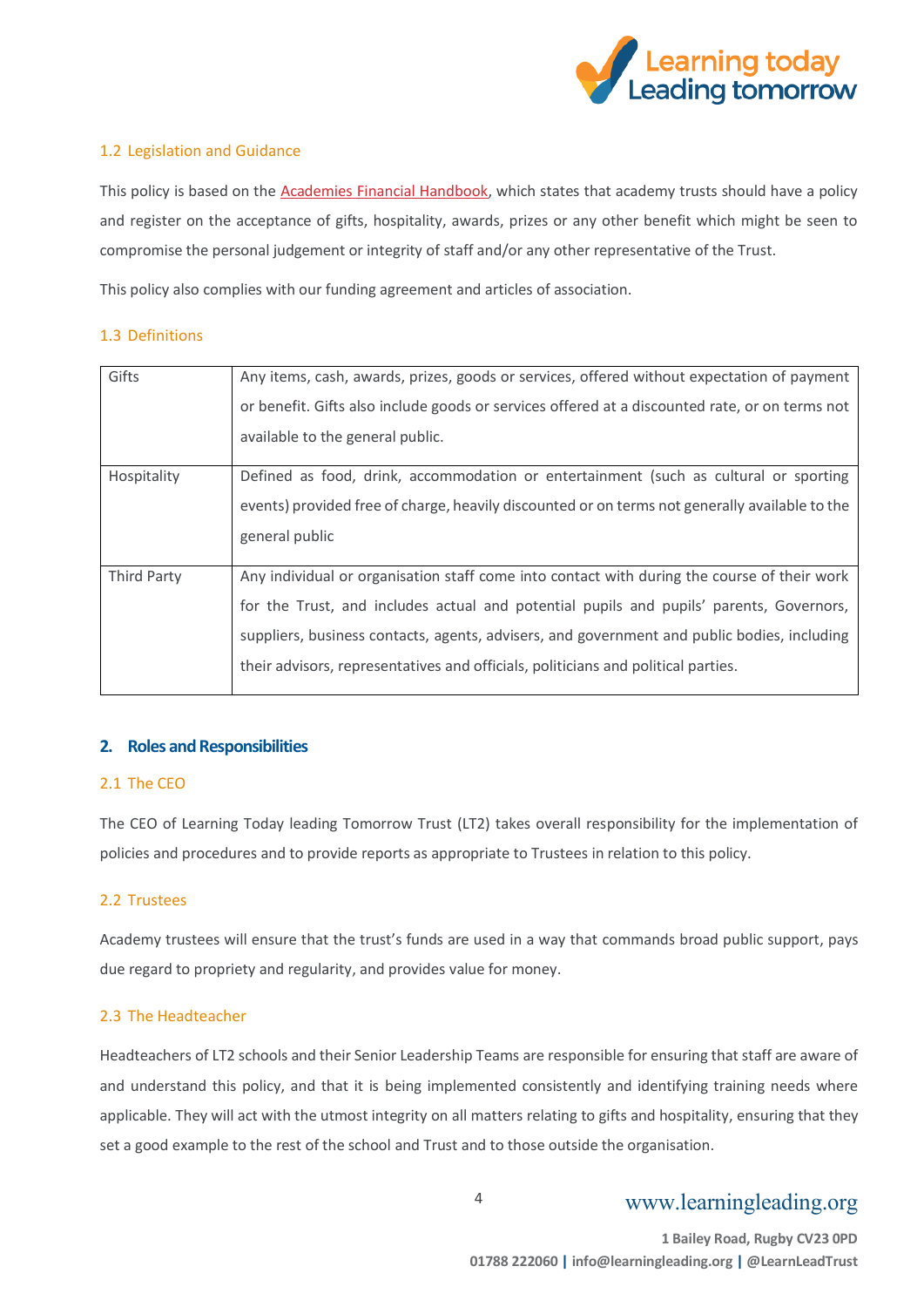

The Headteacher will also ensure, alongside the Chief Financial Officer (CFO), that decisions on whether individuals or the trust can accept or offer gifts or hospitality with a value of £25 or over are in line with this policy.

#### <span id="page-4-0"></span>2.4 The Chief Financial Officer (CFO)

The CFO will ensure that:

- The trust maintains a gifts and hospitality register
- Figures for transactions relating to gifts made by the trust are disclosed in the trust's audited accounts, in accordance with the Academies Financial Handbook
- The academy trustees and Headteacher are provided with information on gifts and hospitality received and given, as appropriate

They will also ensure, alongside the Headteacher, that decisions on whether individuals or the trust can accept or offer gifts or hospitality with a value of over £25 are in line with this policy.

#### <span id="page-4-1"></span>2.5 Members, Trustees, Governors and Staff

Members, Trustees, Governors and Staff should:

- Not give or accept gifts or hospitality to or from a third party where it might be perceived that their personal integrity has the potential to be compromised, or that the trust might be placed under any obligation as a result of acceptance
- Not use their official position to further their private interests or the interests of others
- Not solicit gifts or hospitality
- Record any gifts or hospitality offered to them or the trust with a value of over £25 on the gifts and hospitality register (Please see section 5 and Appendix A) within 7 working days, even if declined
- Consult the CFO or Headteacher before accepting or offering any gifts or hospitality with a value of over £25

All staff are required to cooperate fully and positively with the requirements of this Policy and to undertake any training recommended by their line manager.

#### <span id="page-4-2"></span>**3. Acceptable gifts and hospitality**

#### <span id="page-4-3"></span>3.1 Offer of Gifts and Hospitality

Members, Trustees, Governors and Staff can accept gifts and hospitality that have a value of £25 and under. These do not have to be pre-approved or recorded on the gifts and hospitality register.

Generally, gifts of nominal value such as promotional calendars, diaries or small tokens of appreciation, may be accepted. If in any doubt, staff should consult their Headteacher or the CFO.

# www.learningleading.org

5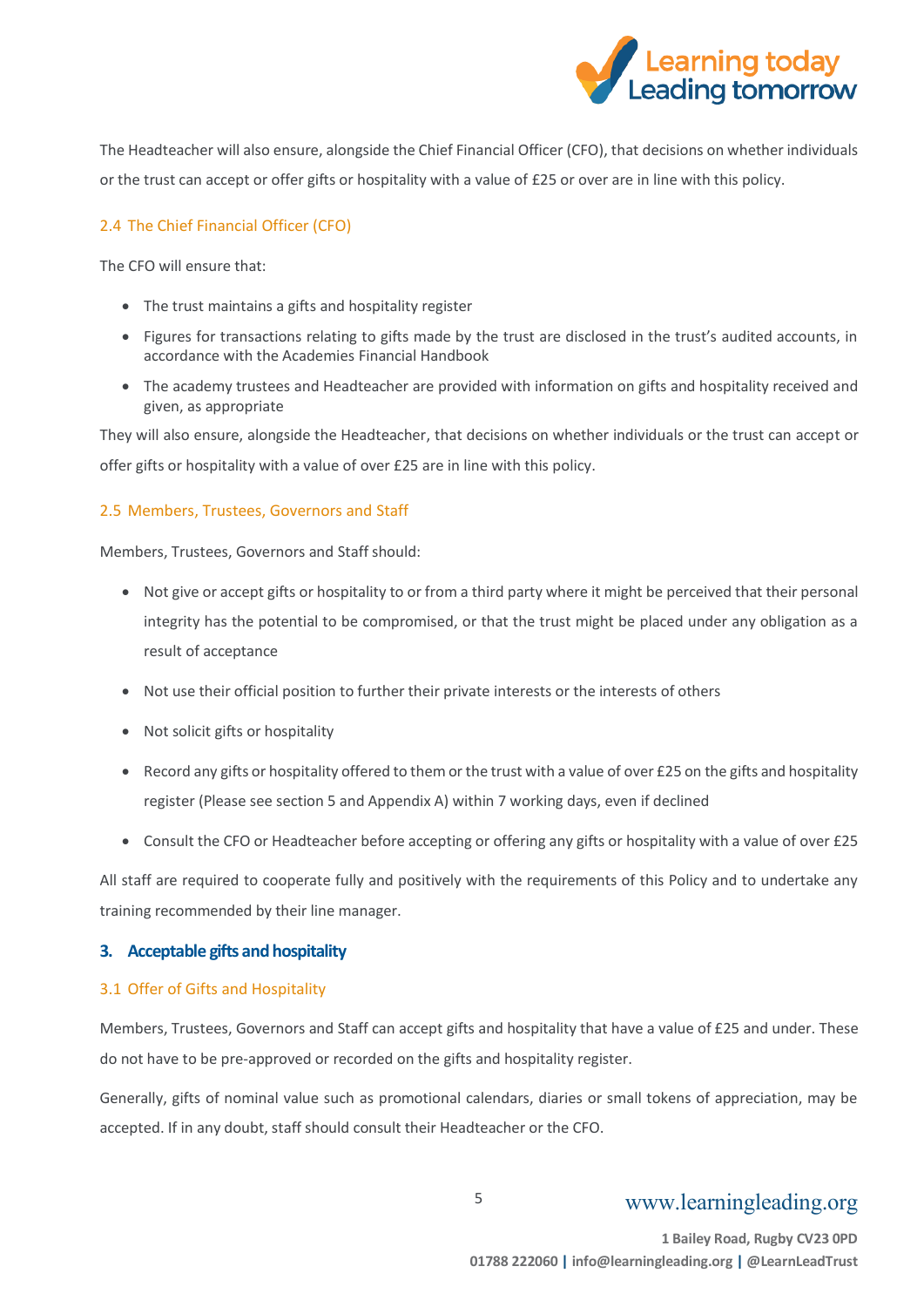

Similarly, hospitality such as working lunches may be accepted in order to maintain good relationships with key contacts, provided the hospitality is reasonable in the circumstances. If in doubt, guidance should be sought from the CFO or Headteacher.

Any gifts or hospitality offered with a value of over £25 should be recorded on the Gifts and Hospitality register within 7 working days, even if declined. Any member of staff who is offered such gifts or hospitality should consult the CFO or Headteacher before accepting. Such gifts remain the property of the Trust. The only exceptions to this are low cost, functional items suitable for business use (as opposed to personal use), such as diaries, calendars or pens and as previously outlined these do not have to be declared on the Register of Gifts and Hospitality Register.

If the headteacher is the recipient, or intended recipient, of **any** offer of gifts or hospitality, they should inform the CEO or Chair of the Trustees and record the offer on the gifts and hospitality register.

Failure to declare any offer of gifts or hospitality on the register in line with this policy will be treated as a staff disciplinary matter.

Staff attendance at sporting and cultural events at the invitation of suppliers, potential suppliers or consultants is **not** normally acceptable. Where it is considered that there is a benefit to the Trust in a member of staff attending a sponsored event, the attendance should be formally approved by the Headteacher or CFO.

#### <span id="page-5-0"></span>3.1.1 Gifts to and from Students

In the interests of safeguarding children, and to prevent staff from being open to accusation of exerting undue influence, no member of staff is permitted to give a gift to a student at any time.

If a gift is received from a pupil or the parents of a pupil and the value is over £25 this gift is to be registered in the Register of Gifts and Hospitality (Please see section 5 and Appendix A).

#### <span id="page-5-1"></span>3.2 Offers of Gifts and Hospitality Given

Any gifts or hospitality provided by the trust, such as a working lunch for visitors, must not be extravagant. A maximum value of £25 should be used as a guideline. The CFO or Headteacher must be consulted about any proposal to provide gifts or hospitality including those with a value of over £25. Prior approval is to be clearly evidenced.

Alcohol must not be purchased out of the school budget.

Expense claims should be made to the School Business Manager and receipts must always be enclosed.

The Business Manager is to provide the CFO with a monthly report detailing all gifts and hospitality provided by the school regardless of the value.

6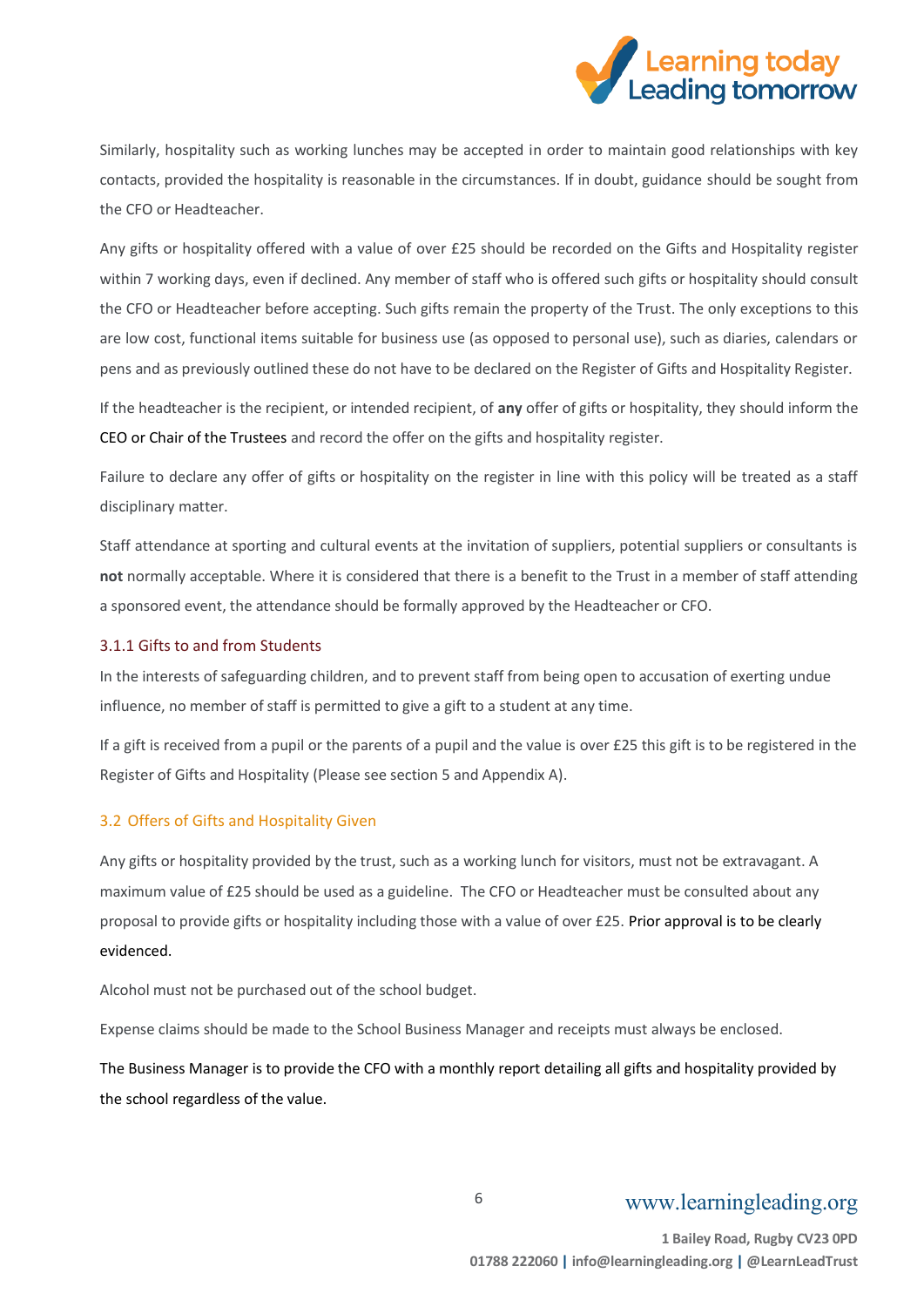

#### <span id="page-6-0"></span>**4. Unacceptable Gifts and Hospitality**

The following should never be offered or accepted:

- Monetary gifts
- Gifts or hospitality offered to family members, partners or close friends of staff
- Gifts or hospitality from a potential supplier or tenderer in the immediate period before tenders are invited or during the tendering process
- gift or hospitality from a third party if is suspected that it is offered or provided with an expectation that a business advantage will be provided by the Trust in return
- Lavish or extravagant gifts or hospitality, even if they relate to activities the recipient undertakes in their own time

This list is not exhaustive. If there is any doubt, please speak to the Headteacher or CFO.

#### <span id="page-6-1"></span>**5. The Register of Gifts and Hospitality**

Any gifts or hospitality over the value of over £25 should be recorded on the Gifts and Hospitality Register within 7 working days, even if declined. The following details should be specified:

- Date offered;
- Name of member(s) of staff involved;
- Description of gift/hospitality. In the case of a gift, it should be specified whether it is a personal gift for the recipient or a related party, such as a partner, or a corporate gift accepted by the recipient on behalf of the Trust;
- Value of gift / hospitality. If the exact cost is not known an estimate should be provided;
- Name of firm / individual offering;
- Whether the gift was accepted or rejected;
- Approver of gift/hospitality; and,
- If accepted, the reason.

The Trust should keep financial records and have appropriate internal controls in place which will evidence the business reason for making payments to third parties, and therefore all staff should report all hospitality or gifts offered to their Line Manager, Headteacher or CFO.

Staff should ensure all expenses claims relating to hospitality, gifts or expenses incurred to third parties are submitted in accordance with the expenses recording the specific for expenditure.

7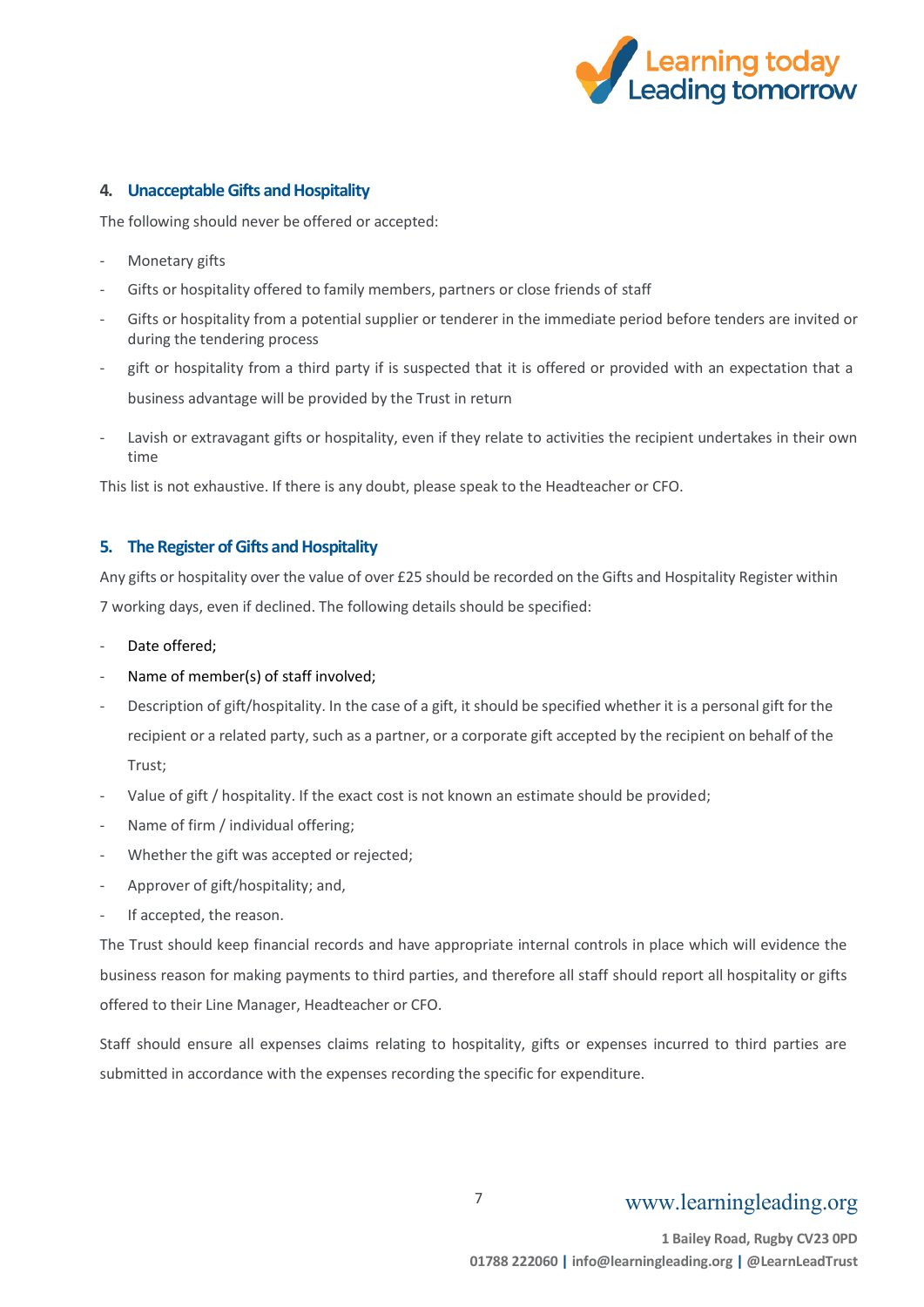

#### <span id="page-7-0"></span>5.1 Monitoring and Maintenance

The Gifts and Hospitality Register is monitored regularly by the CFO.

The following employees are responsible for the day-today maintenance the register for each area of the Trust:

| <b>Central Trust</b>        | Alicia Ford                    |
|-----------------------------|--------------------------------|
|                             | <b>CFO</b>                     |
| Rugby Free Secondary School | <b>Brett Shields</b>           |
|                             | <b>School Business Manager</b> |
| Rugby Free Primary School   | Suzanna Phillimore             |
|                             | Finance and Admin Manager      |

In the interests of transparency, the Register from each area of the Trust will be considered annually by the Audit and Risk Committee.

#### <span id="page-7-1"></span>**6. Declining Gifts and hospitality**

Any Member, Trustee, Governor or Staff member who is offered any of the unacceptable gifts or hospitality outlined in section 4 above should politely decline the offer.

If they feel it would not be appropriate for them to decline, they should refer the matter to the Headteacher or CFO. The Headteacher or CFO may decline the offer, or donate the gift or hospitality to a worthy cause, and must also record the offer on the gifts and hospitality register.

Disciplinary action will be taken against anyone who fails to decline gifts or hospitality the trust has deemed unacceptable.

Failure to declare any gifts or hospitality offered on the gifts and hospitality register, in line with this policy, will be dealt with as a staff disciplinary matter.

#### <span id="page-7-2"></span>**7. How to raise a concern**

Members, Trustees, Governors and Staff should notify their Line Manager, the Headteacher or the CFO if they believe or suspect that a conflict with this policy has occurred, or may occur in the future such as:

8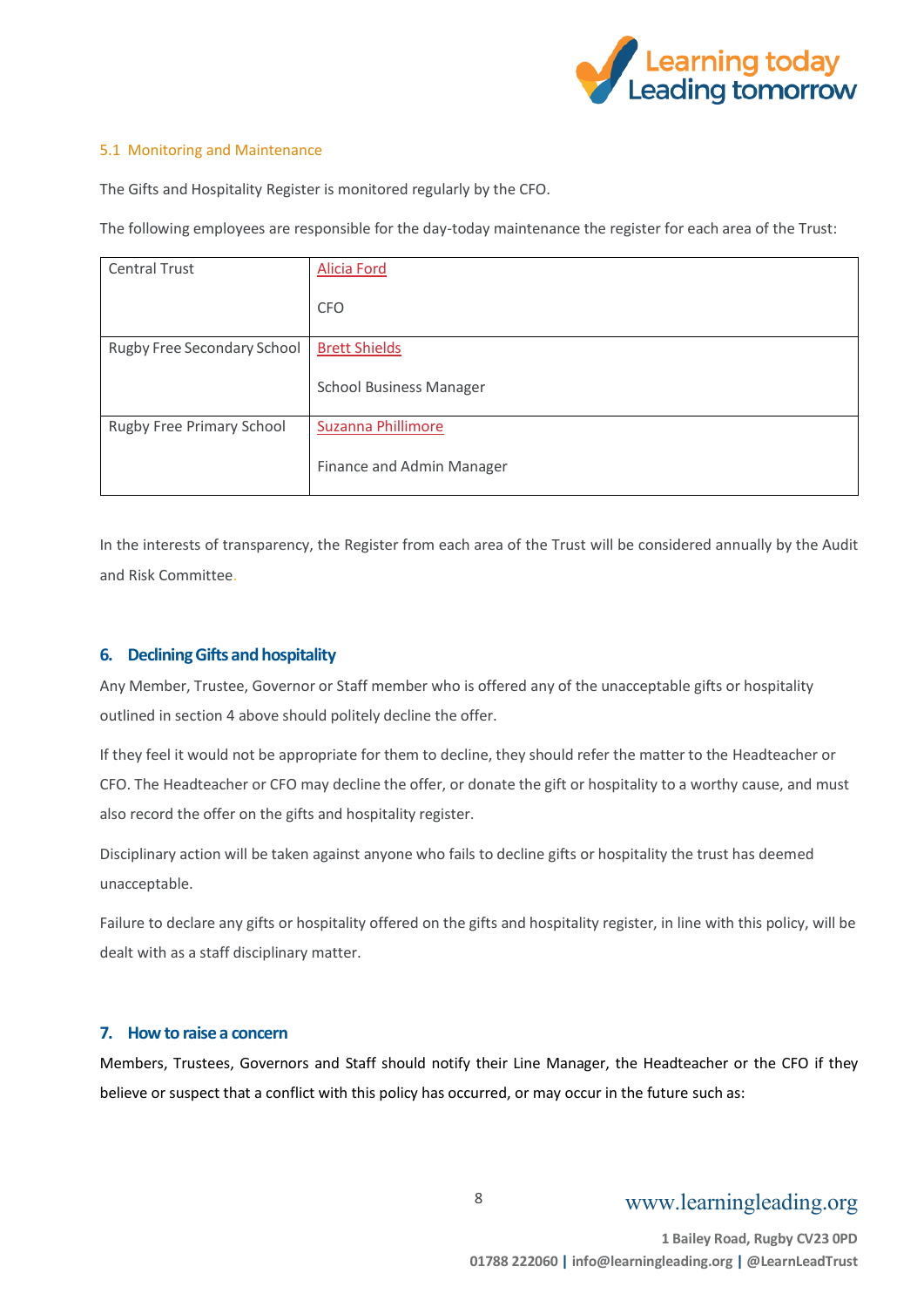

- If staff are offered something to gain a business advantage with the Trust or it is indicated that a payment is required to secure an advantage.
- If the staff member is offered a bribe by a third party, are asked to make one or suspect that there may be one in the future.

Concerns should be reported by following the procedure set out in the LT2 Whistleblowing Policy.

#### <span id="page-8-0"></span>7.1 Protection for those who raise a concern

The Trust aims to encourage openness and will support anyone who raises genuine concerns under this policy. The Trust is committed to ensuring no one suffers any detrimental treatment as a result of raising concern. Detrimental treatment includes dismissal, disciplinary action, threats or other unfavourable treatment connected with raising a concern.

If staff believe that they have suffered any such treatment, they should inform the [Head of HR.](mailto:tillie.newnham@learningleading.org)

If the matter is not remedied, and the individual is an employee, they should raise it formally using the LT2 Grievance Procedure.

#### <span id="page-8-1"></span>**8. Review**

This policy will be reviewed every 2 years by the CFO and approved by the Audit and Risk Committee.

#### <span id="page-8-2"></span>**9. Links with other policies**

This gifts and hospitality policy is linked to the:

- Staff code of conduct
- Staff disciplinary procedures
- Whistleblowing policy
- Finance Policy